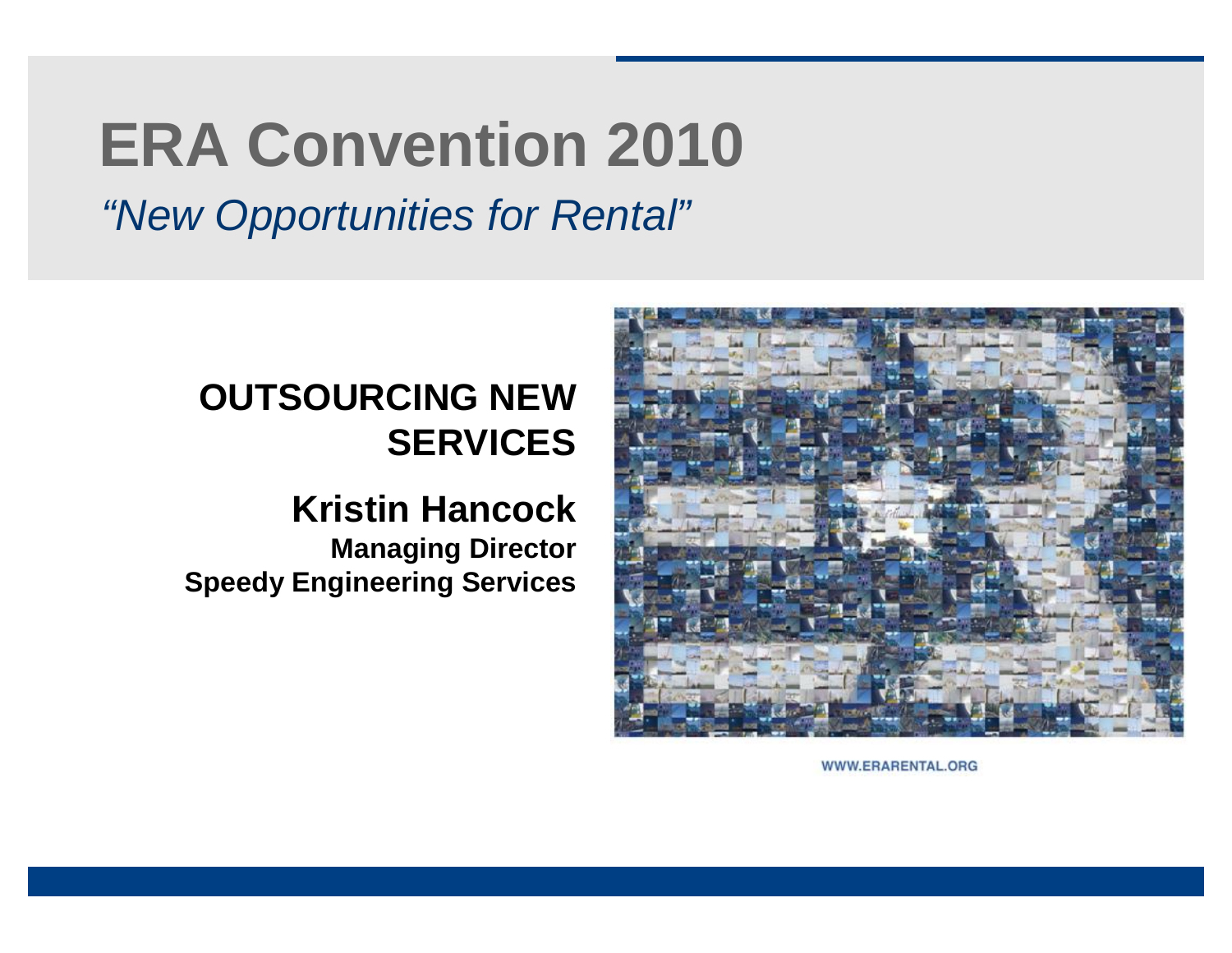

### Extending the Service Offering

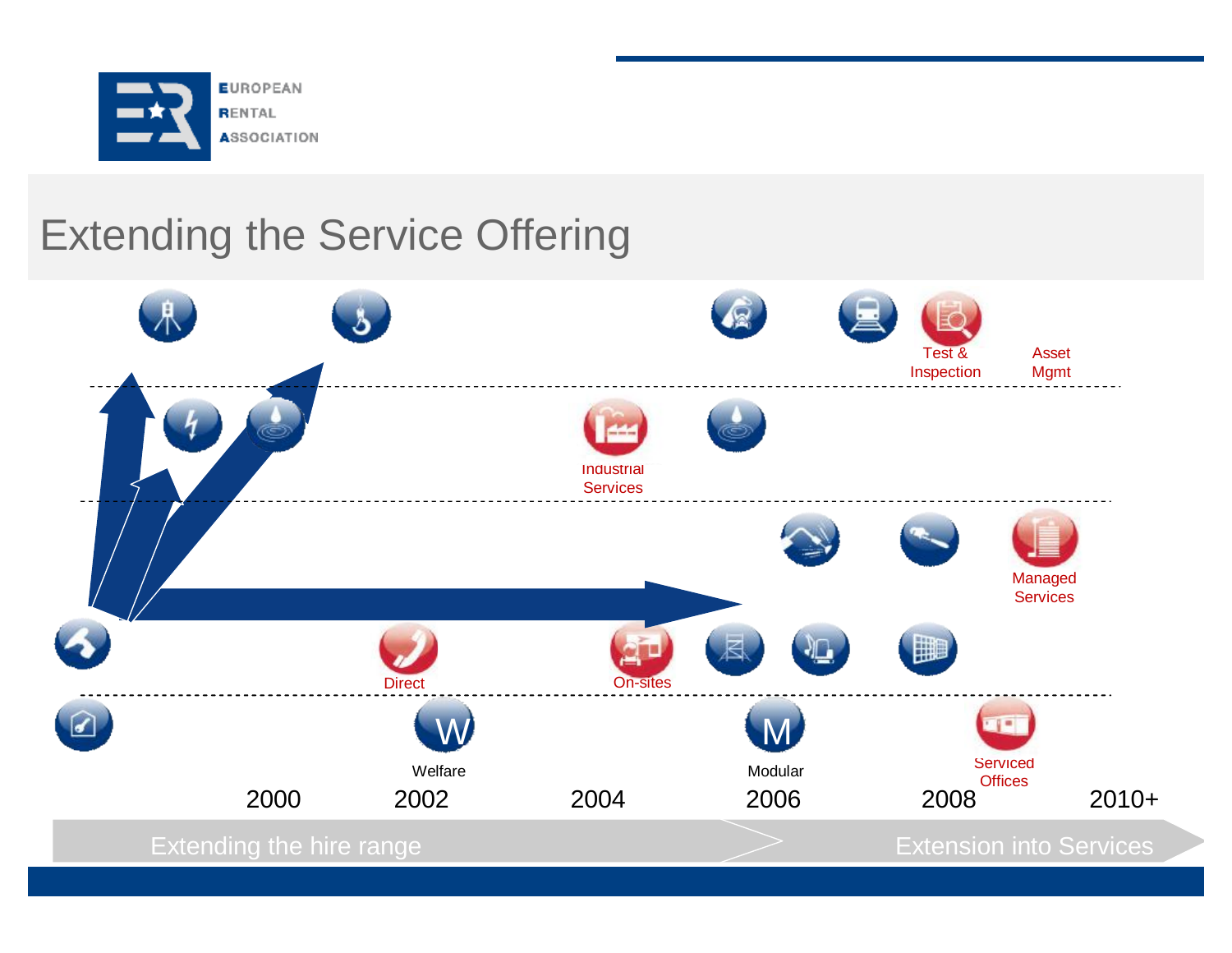

## Clients are looking for more value

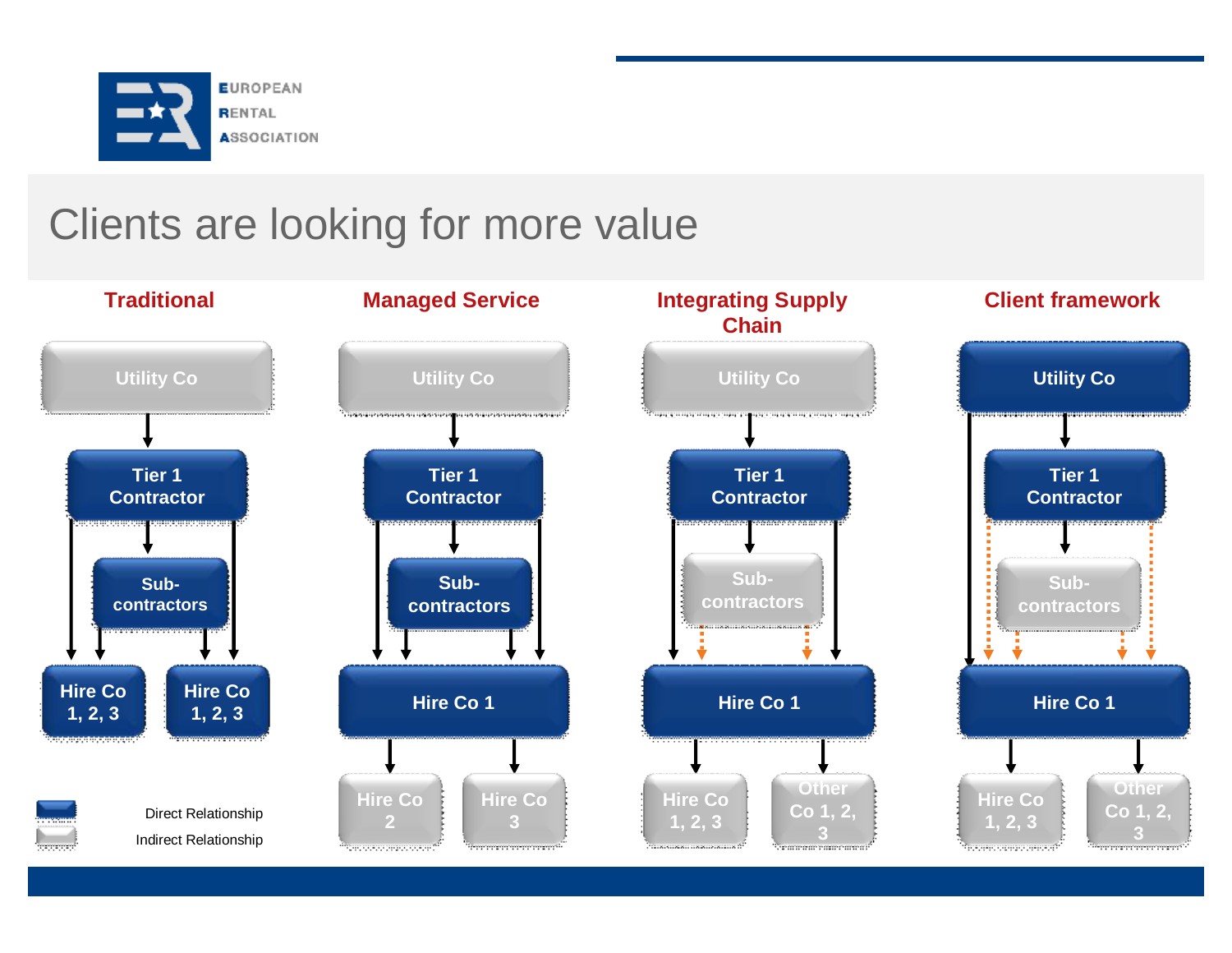

#### …to take us beyond hire

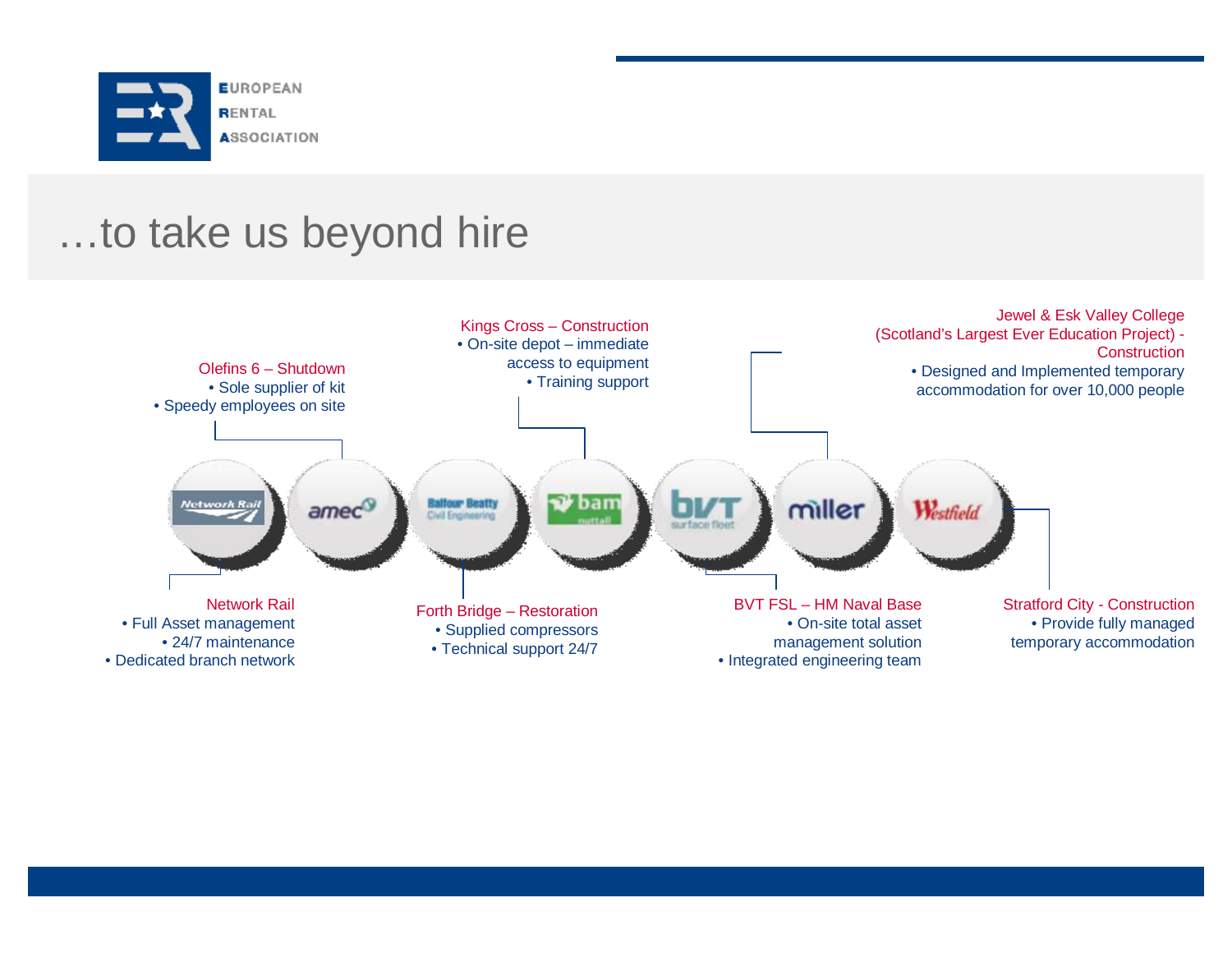

## ....a Services Company

- Test and inspection
- **Managed services**
- **Communications**
- Assurance services